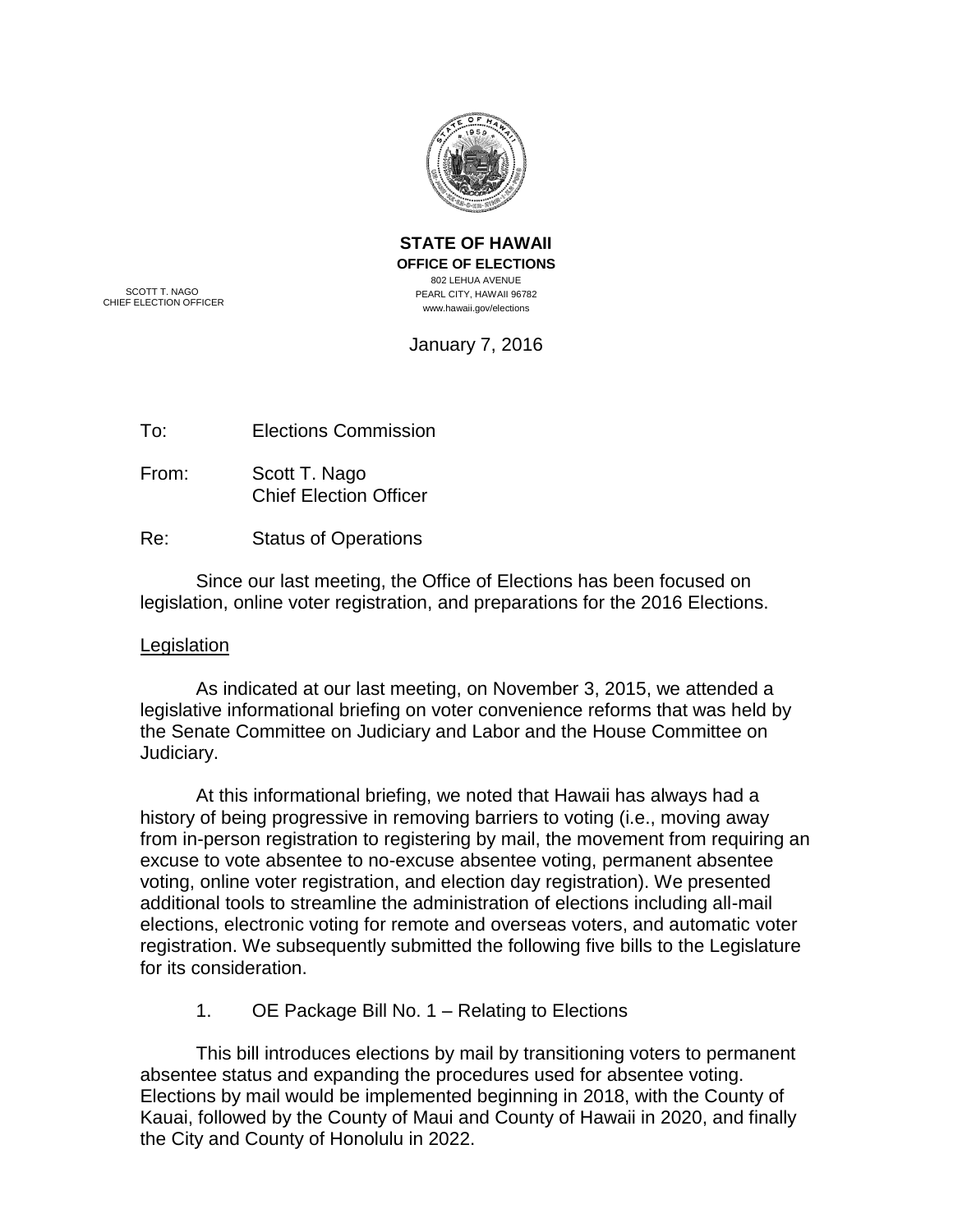Elections Commission January 7, 2016 Page 2

## 2. OE Package Bill No. 2 – Relating to Absentee Ballots

The purpose of this bill is to authorize the electronic transmission and return of absentee ballots by voters, within five days of an election. This allows voters who have not received a ballot, or need a replacement ballot sufficient time to vote, and return it to election officials by the close of polls on election day.

# 3. OE Package Bill No. 3 – Relating to Voter Registration

This bill implements an automatic voter registration program for driver's license and state identification card applicants. The program would require applicants to either register to vote, or affirmatively decline to register. Additionally, to the extent an applicant is already registered to vote, the driver's license or state identification application would serve to automatically update their voter registration record to reflect any changes to their residence address, mailing address, or name. Finally, the bill provides for the electronic transmission of the voter registration data from these driver's license and state identification card applications to the statewide voter registration system, to ensure the timely updating of the system.

# 4. OE Package Bill No. 4 – Relating to Elections

In order to address the increase in absentee mail voting, this bill allow preprocessing of returned mail ballots prior to an election. Election officials will be able to slice open the return ballot envelope, in addition to validating signatures, as soon as ballots are returned. The ballots would be removed and scanned no early than the fifteenth day prior to an election.

5. OE Package Bill No. 5 – Relating to Class C Felonies

This is a housekeeping bill to increase the fine associated with providing false information in relation to a same day voter registration application from \$1,000 to \$10,000. Specifically, the law states such conduct may constitute a class C felony. A class C felony is normally associated with a fine not exceeding \$10,000 or imprisonment not exceeding five years. HRS §§ 706-640 & 706-660. However, when the language regarding a class C felony was added in conference committee to Act 166, SLH 2014, it stated that the fine was \$1,000. In order to be consistent with the traditional fine of \$10,000 associated with a class C felony, the bill seeks to amend the fine.

### Voter Registration Data

On December 28, 2015, there were reports that information from over 191 millions voter records across the country had been exposed. We quickly determined that our data was secure and that there had been no breach.